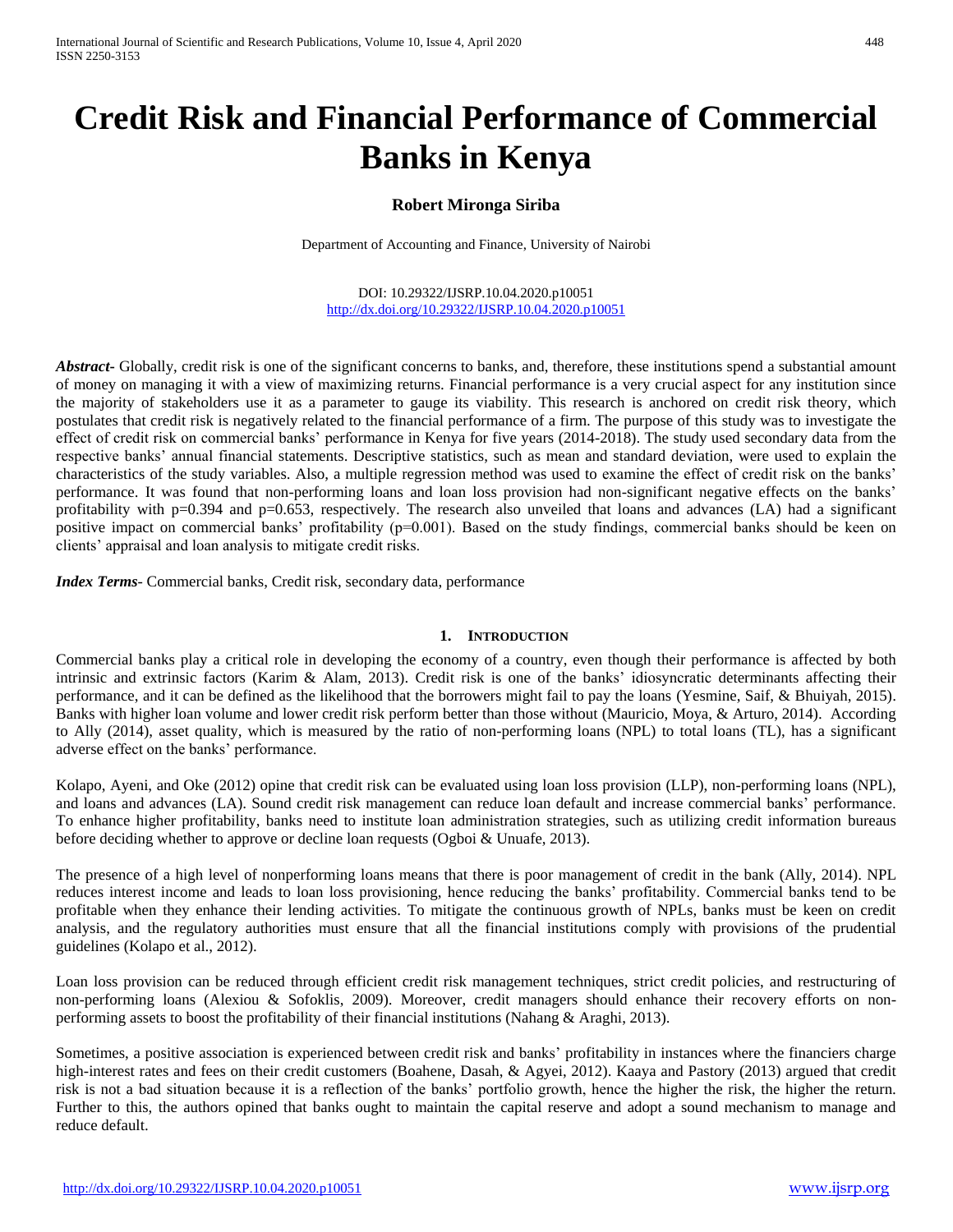Non-performing are costly to recover; hence they affect the profitability, liquidity, and the normal operations of the banks' activities (Almekhlafi, Almekhlafi, Kargbo, & Hu, 2016). According to Căpraru and Ihnatov (2014), credit risk hurts the growth of financial institutions, and this trend can be reversed if the banks' management adopts efficient monitoring of loan indicators to optimize costs. Moreover, quite often, there is a strong inverse relationship between credit risk and profitability of the banks; hence loan officers should adopt the best practices of managing these risks to enhance the institutions' performance (Ramadan, Kilani, & Kaddumi, 2011).

In Kenya, research shows that a change in banking risk has a significant effect on financial institutions' performance (Lukorito, Muturi, Nyang'au, & Nyamasege, 2014). Olweny and Shipho (2011) argue that banks specific factors, such as credit risk, significantly influence profitability more than the market factors. Study shows that banks with high-quality asset portfolios and low NPLs perform better than others (Ongore & Kusa, 2013). According to CBK's prudential guidelines, loan loss provisioning is essential for all classifications, and commercial banks must provide for 20%, 100%, and 100% for Substandard, Doubtful, and Loss, respectively (CBK, 2013).

For quite sometimes, the majority of banks in Kenya have been recording poor performance due to a high level of NPLs in their asset portfolios. For instance, a report by CBK (2019) indicates that the ratio of gross NPLs increased from 12.03% in 2018 to 12.78% in 2019, and this increment negatively affected the profitability of these institutions.

Although many studies have been conducted on the impact of credit risk on banks' performance, their findings are still inconsistent. For example, Yesmine et al. (2015) and Kolapo (2012) found that a rise in LLP led to the deterioration in banks' performance. On the contrary, similar studies by Boahene et al. (2012) and Tariq, Usman, Mir, Aman, and Ali (2014) unveiled that loan loss provision had a positive effect on commercial banks' performance. Furthermore, there is little research on the impact of credit risk on banks' performance in Kenya. Therefore, the current study seeks to bridge these gaps.

The rest of the paper is organized as follows: Section 2 presents literature reviews, section 3 is about research methodologies, section 4 highlights the findings and discussion, and section 5 gives the conclusion and recommendation of the study.

## **2. LITERATURE REVIEW**

This section entails the theoretical review, conceptual framework, and an overview of past studies on the effect of credit risk on the financial performance of commercial banks in Kenya.

## **2.1 Theoretical Review**

This study is anchored on the Credit Risk Theory, as explained below.

## **2.1.1 Credit Risk Theory**

Merton (1974) opined that there is a relationship between credit risk and the capital structure of the firm. According to Merton, a company is considered to default if its asset value is less than its outstanding debt. In such circumstances, the lenders are paid an amount equivalent to the asset, and the shareholders get nil. Therefore, according to this theory, credit risk has an adverse effect on the profitability of a firm. In another study, it was postulated that a financial asset is prone to credit risk not only at maturity but throughout its lifetime (Longstaff & Schwartz, 1995).

In their research on credit risk and financial performance of banks, Kajirwa and Katherine (2019) found a significant negative association between credit risk and banks' ROE, hence confirming the theory. They further noted that an increase of NPL to total LA reduced the banks' financial performance. Similarly, Almekhlafi et al. (2016) established that NPL had a significant negative impact on performance, thus consistent with the theory. However, some studies are not in line with this theory. For instance, Ogboi and Unuafe (2013) found out that LLP positively affected performance and Boahene et al. (2012) unveiled that credit risk and banks' performance had a positive-significant relationship.

## **2.2 Credit Risk and Financial Performance**

This section dives into various aspects that constitute credit risk, e.g., NPLs, LLP, and LA.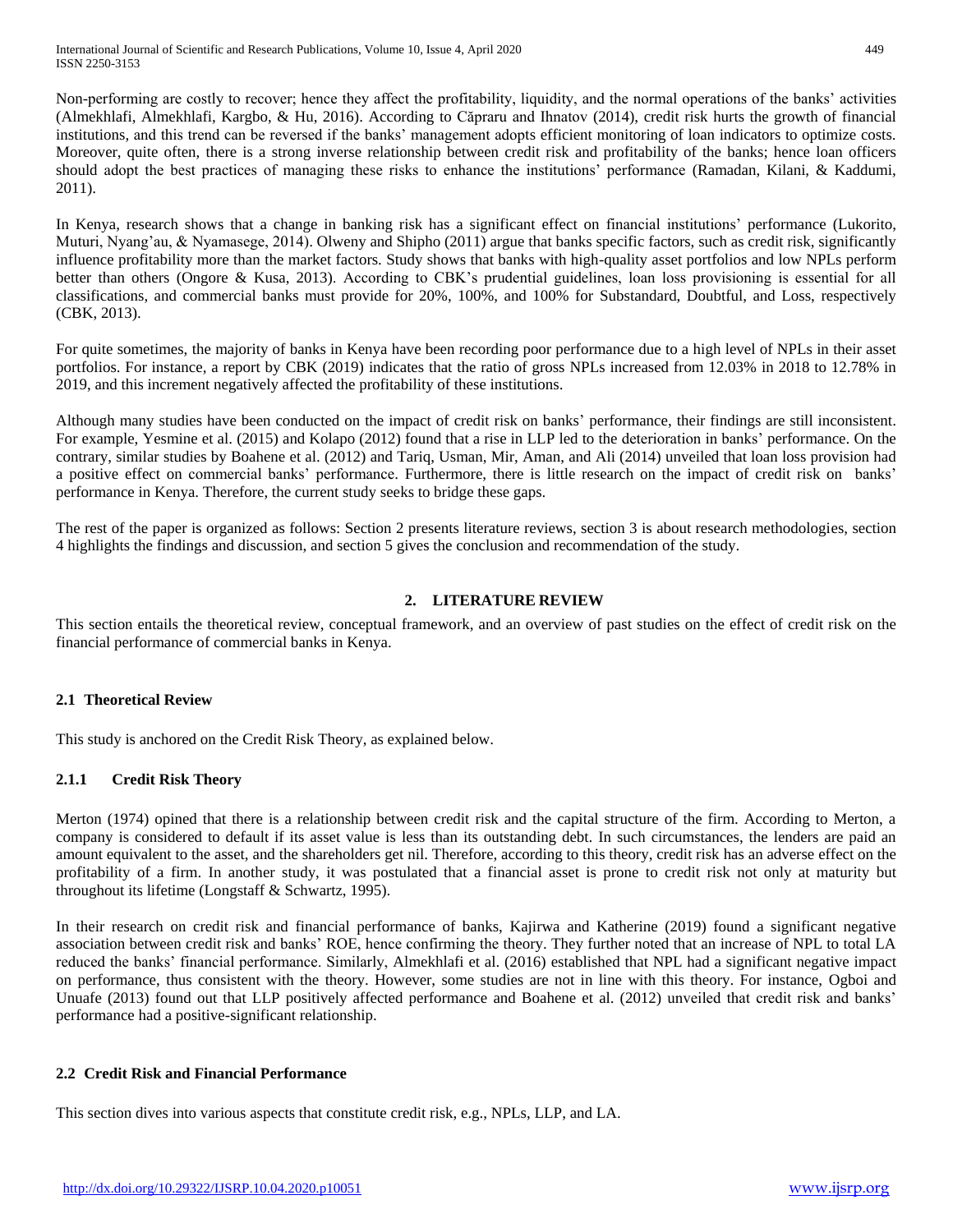## **2.2.1 Non-Performing Loans and Financial Performance**

NPLs are assets that have not been paid for at least ninety days (CBK, 2013). Studies show that NPLs have an adverse impact on banks' performance, and, therefore, for these institutions to enhance their profitability, they must adopt sound risk management approaches and strict lending policies (Alexiou & Sofoklis, 2009; Million, Matewos, & Sujata, 2015; Nasserinia, Ariff, & Fah-Fan, 2014). However, some studies reveal that NPLs have a positive relationship with commercial banks' profitability (Boahene et al., 2012; Naceur & Omran, 2011; Weersainghe & Perera, 2013). Therefore, based on the inconsistent findings on the impact of NPLs on banks' performance, it is hypothesized that:

*H1. There is no significant effect of NPLs on the performance of commercial banks in Kenya.*

## **2.2.2 Loan Loss provision and Financial Performance**

Loan loss provision is the amount of money that reduces the magnitude of bad loans to the corresponding amount on the balance sheet (CBK, 2013). According to the CBK's prudential guideline, banks should make a 20% provision for substandard loans and 100% provision for loans in doubtful and loss categories. Basel Committee on Banking Supervision (BCBS) (2001) recommended that banks should always identify bad credits to determine the extent of making loan-loss provisions. Research indicates that LLP has a significant negative effect on banks' performance (Kaaya & Pastory, 2013; Samad, 2015). On the contrary, some studies show a positive association between LLP and the banks' profitability (Ogboi & Unuafe, 2013; Tariq et al., 2014). Due to such mixed findings, it is postulated that:

*H2. There is no significant effect of LLP on the performance of commercial banks in Kenya.*

## **2.2.3 Loans and Advances and Financial Performance**

Loans and advances are financial assets derived from the delivery of cash by a lender to a borrower in exchange for a promise to pay on a specific date, usually with interest (CBK, 2013). Based on BCBS (2001), loans constitute a bulk of the banks' asset, and if credit risk is mitigated, their profitability will increase. Almekhlafi et al. (2016) argue that although loans are riskier assets, they form a significant part of the banks' revenue. Kolapo, Ayeni, and Oke (2012) noted that credit facilities are significant determinants of banks' profitability; hence bank officers should adopt prudent credit analysis in their quest to grow their loan portfolios. This study hypothesizes that:

*H3. There is no significant effect of LA on the performance of commercial banks in Kenya.*

## **2.2.4 Financial Performance**

In this study, Return on Equity (ROE) was used as a proxy to evaluate the financial performance of banks for five years. ROE can be derived by evaluating the ratio of net income to total shareholders' equity. ROE shows the extent of efficiency of managers in using assets to generate income (Lan, 2012).

## **Empirical Review**

Kolapo et al. (2012) examined the effect of credit risk on commercial banks' performance in Nigeria. They collected data from five banks' financial statements for eleven years. Their findings indicated that a 100% rise in NPLs reduced performance (ROA) by 6.2% and a 100% increase in LA enhanced performance by 9.6%. Yesmine et al. (2015) studied the elements of banks' financial performance by comparatively analyzing the national and private banks in Bangladesh for the period 2008-2014. Their findings unveiled that credit risk had a significant adverse effect on the banks' performance. Finally, they concluded that a rise in the ratio of LLP to total loans reflected poor credit management and deterioration in profitability. One weakness in their research is that they didn't incorporate foreign commercial banks as part of their sample.

Alexiou and Sofoklis (2009) studied the determinants of the Greek banking sector's performance over the period 2000-2007. Their study established that credit risk had a significant negative impact on banks' performance. The study observed that banks in Greece had a higher level of NPLs than those in the EU, and drastic measures were needed to combat the situation. For the banks to enhance their profitability, the study recommended the adoption of excellent risk management strategies, strict credit policies, and the restructuring of NPLs.

Kaaya and Pastory (2013) investigated the impact of credit risk on the profitability of eleven banks in Tanzania. From their research, it was found that credit risk had a negative impact on the performance of banks. However, the effect of NPLs on the banks' performance wasn't significant. Almekhlafi et al. (2016) examined the impact of credit risk on banks' performance in Yemen for 1998-2013. In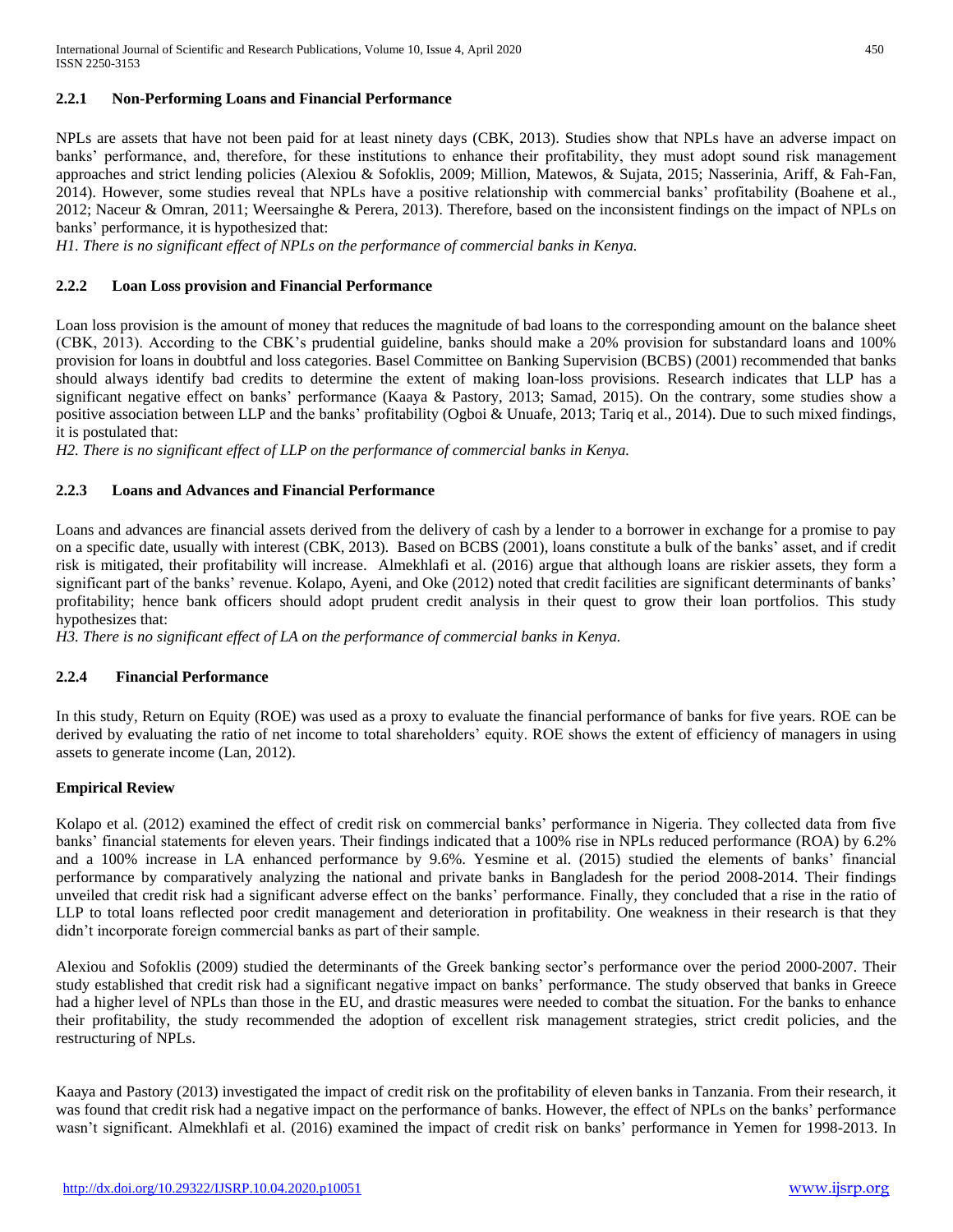their study, secondary data was used to explore the performance of six banks. The findings from their research indicated that NPLs negatively affected return on assets (ROA). Moreover, the effect of credit risk management on performance was found to be similar across banks in Yemen.

By using the panel data for 2000-2010, Ramadan (2011) investigated the causes of Islamic banks' performance in the Jordanian market. From their results, credit risk had a significant positive effect on the institutions' returns. Furthermore, their study unveiled that the impact of banks' specific factors on performance was significantly different among the Islamic banks. A survey by Samad (2015) on the determinants of commercial banks' profitability in Bangladesh established that the loan deposit ratio and LLP to total assets had a significant impact on the institutions' profitability. Weersainghe and Perera (2013) researched the influencers of commercial banks' performance in Sri Lanka for the period 2001-2011. They established that credit risk had a non-significant positive association with performance.

Ogboi and Unuafe (2013) investigated the effect of credit risk on the performance of commercial banks in Nigeria and established that loan loss provisions (LLP) had a positive effect on ROA. A study by Million et al*.* (2015) found out that LLP had a significant positive effect on the performance of commercial banks. Tariq, Usman, Mir, Aman, and Ali (2014) investigated the causes of commercial banks' performance in Pakistan over the period 2004-2010. Their findings revealed that loan LLP had a positive impact on the profitability of banks. Boahene et al. (2012) investigated the relationship between credit risk and performance of six selected commercial banks in Ghana for the period 2005-2009. From the results, it was unveiled that credit risk and banks' performance had a positive-significant relationship. It was concluded that in order to achieve excellent results, banks increased the percentage of default risk elements in their loan rates beyond the actual default risk to increase their profitability.

## **3. METHODS**

The study used a quantitative approach to collect secondary data from the published financial statements of commercial banks in Kenya over the period 2014-2018.

### **3.1 Sample Size**

A census sampling method was used to select the entire population of 43 commercial banks for the study. According to Sekaran and Bougie (2016), this method is suitable when dealing with a small population. However, out of the 43 banks, only 31 met the inclusion criteria since 3 of them were under receivership while the other 9 banks' data could not be found online.

## **3.2 Model Specification**

The model for this study was selected based on the work of Kolapo et al. (2012), Poudel (2012), and Almekhlafi et al. (2016), who conducted studies on credit risk and commercial banks' profitability. According to this model, commercial banks' performance is determined by credit risk variables, such as NPLs, LLP, and LA.

Therefore, the model equation becomes;  $ROE = \beta + \beta_1 NPL + \beta_2 LLP + \beta_3 LA + \varepsilon_i$ Where; ROE: Return on Equity NPL: Non-Performing Loan LA: Loan and Advances LLP: Loan Loss Provision  $β =$ Constant parameter β 1- β3 **=** Coefficients of predictor variables  $Ei = Error term$ Therefore, transforming the equation into natural logarithm it becomes; ln ROE= β + ln β <sub>1</sub> NPL + ln β<sub>2</sub> LLP + ln β<sub>3</sub> LA+  $\mathcal{E}_i$ 

## **4. RESULTS AND DISCUSSION**

#### **4.1 Descriptive Statistics**

As shown in Table 1, the average return on equity (ROE) for the 31 banks was 0.098. This implies that each shilling from the shareholders' equity generated a profit of Kes 0.098. Moreover, the findings indicate that the average non-performing loan (NPL) was Kes 6.851 billion, average loan loss provision (LLP) was Kes 2.566 billion, and the average loans and advances stood at Kes 74.15 billion. The results of this study concur with the CBK (2019) report, which indicated that commercial banks performed poorly due to a high level of non-performing loans.

#### **Table 1 Descriptive Statistics**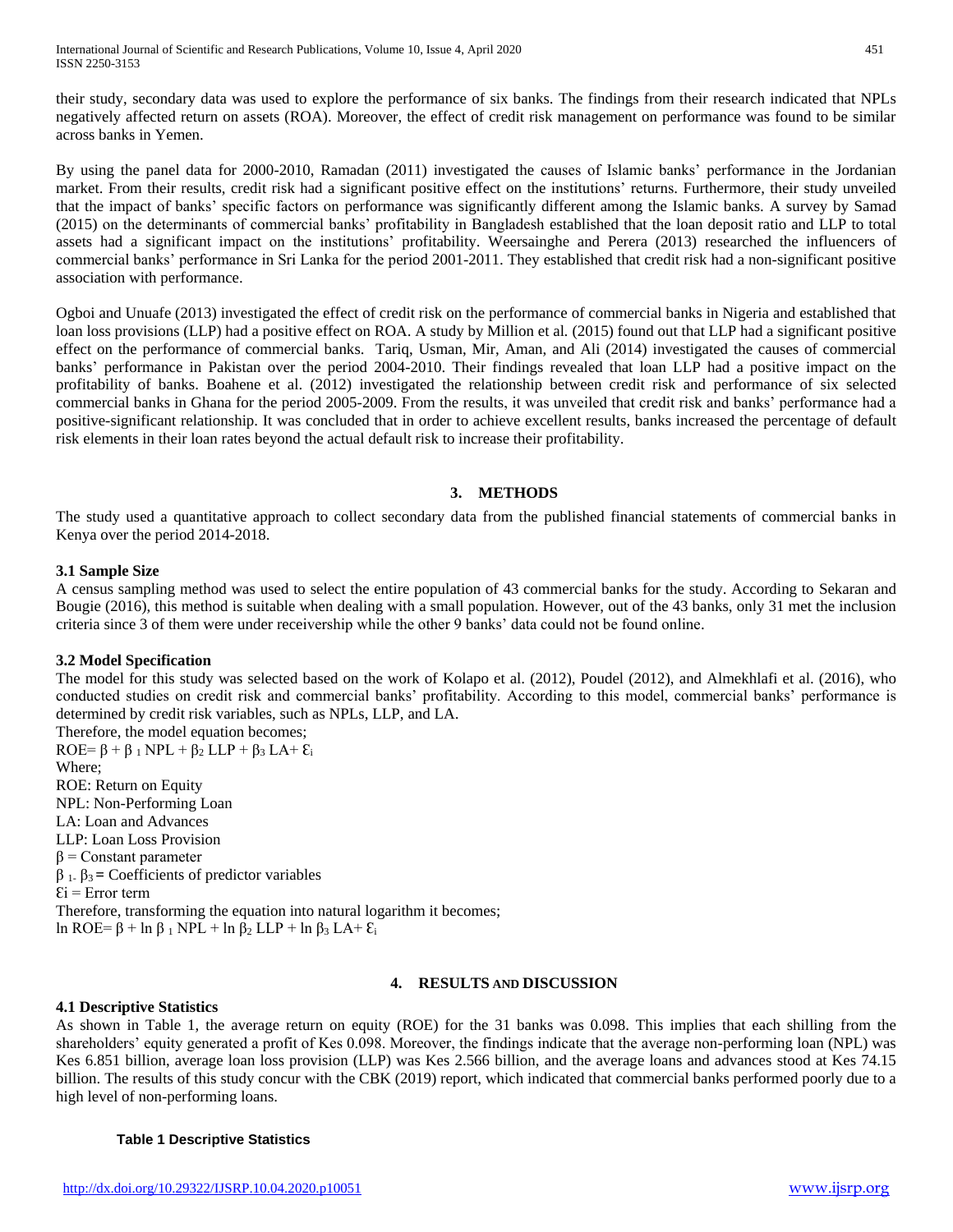| Variables                            | N  | Minimum  | Maximum     | Mean     | <b>Std. Deviation</b> |
|--------------------------------------|----|----------|-------------|----------|-----------------------|
| <b>ROE</b>                           | 31 | $-.24$   | .2424       | .098     | .10 <sup>°</sup>      |
| Non-performing loans (Kes 'million') | 31 | 487.47   | 28776.5478  | 6851.21  | 6901.19               |
| Loan loss provisions (Kes 'million') | 31 | 151.95   | 14377.1370  | 2565.99  | 3051.52               |
| Loans and advances (Kes 'million')   | 31 | 5532.800 | 378802.2000 | 74149.84 | 90144.49              |
| Valid N (listwise)                   | 31 |          |             |          |                       |

### **4.2 Credit Risk and Financial Performance**

In this study, credit risk was measured using NPLs, LLP, and LA. The following are the results relating to these variables.

### **4.2.1 Non-Performing Loans and Financial Performance**

A multiple regression analysis was conducted to determine the effect of non-performing loans on the financial performance of banks. From the results (Table 2), NPLs had a non-significant negative impact on ROE (p=0.394) at 0.05 level of significance. Therefore, the null hypothesis that there is no significant effect of NPLs on the performance of commercial banks in Kenya was accepted. The results of this study agree with Kaaya and Pastory (2013), who found a non-signficant effect of non-performing loans on the banks' profitability. However, this study's findings differ with Yesmine et al. (2015), Alexiou and Sofoklis (2009), and Almekhlafi et al. (2016), who established that credit risk had a significant and negative impact on banks' performance. Furthermore, the outcome of this research is not in line with Nasserinia et al. (2014), who reported that NPLs had a significant positive relationship with the banks' net interest margins.

### **4.2.2 Loan Loss Provision and Financial Performance**

The findings in Table 2 reveal that LLP had a non-significant negative effect on the banks' return of equity  $(p=0.653)$  at 0.05 level of significance. Based on the results, the null hypothesis that there is no significant effect of LLP on the performance of commercial banks in Kenya was accepted. The findings of this study confirm Merton's (1974) theory that credit risk is negatively related to the financial performance of a firm. However, the results of this study don't tally with Samad (2015), Ogboi and Unuafe (2013)**,** and Tariq et al. (2014), who found that loan loss provision affected the banks' performance positively.

#### **4.2.3 Loans and Advances and Financial Performance**

According to the findings (Table 2), loans and advance had a significant positive impact on the banks' performance (p=0.001) at 0.05 level of significance. Therefore, the null hypothesis that there is no significant effect of LA on the performance of commercial banks in Kenya was rejected. The findings of this study are in line with Ramadan (2011), Samad (2015), and Boahene *et al*. (2012), who unveiled that LA significantly affected banks' performance. On the contrary, the results of this study differ with Weersainghe and Perera (2013), who established that that credit risk had a non-significant positive relationship with profitability.

| Model |            |          | <b>Unstandardized Coefficients</b> | Standardized<br>Coefficients | t        | Sig. |
|-------|------------|----------|------------------------------------|------------------------------|----------|------|
|       |            | B        | Std. Error                         | Beta                         |          |      |
|       | (Constant) | $-6.920$ | 1.224                              |                              | $-5.653$ | .000 |
|       | Ln NPL     | $-.284$  | .328                               | $-.398$                      | $-.867$  | .394 |
|       | Ln LLP     | $-.160$  | .352                               | $-.241$                      | $-.455$  | .653 |
|       | Ln LA      | .766     | .197                               | 1.167                        | 3.892    | .001 |

#### **Table 2 Coefficients**

a. Dependent Variable: Ln ROE

## **5. CONCLUSION AND RECOMMENDATIONS**

The study used a regression model to examine the effect of credit risk on the financial performance of commercial banks in Kenya. From the findings, an R Square of 0.479 was derived. This implies that 47.9% of the variation in banks' financial performance was contributed by credit risk, and 52.1% of the variation in the performance was due to the error term or other variables not studied.